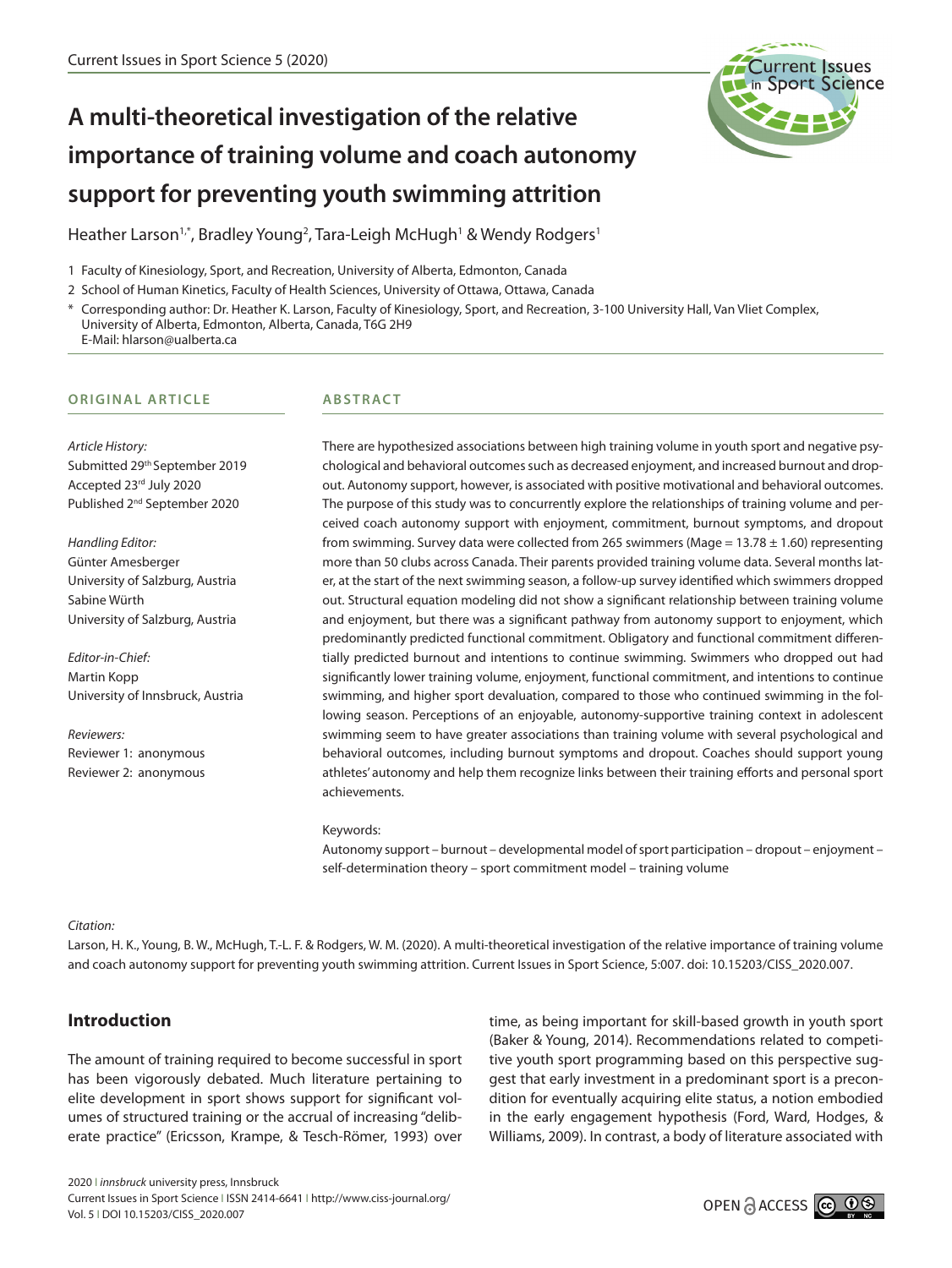the developmental model of sport participation (DMSP; Côté, Baker, & Abernethy, 2003; Côté & Fraser-Thomas, 2007) posits that elite sport development is not hindered, and may in fact be enhanced, by lower levels of structured sport-specific practice at an earlier age, as long as it is accompanied by unstructured sport play and sampling of various sports. Proponents of this view hold that high training volumes prior to adolescence are associated with greater likelihood of burnout and sport attrition, and that lack of enjoyment associated with deliberate practice and overly-focused sport training is a primary reason for young athletes dropping out of sport (Butcher, Lindner, & Johns, 2002; Crane & Temple, 2015). To date, there is little empirical support for positive associations between training volume and dropout (e.g., Fraser-Thomas, Côté, & Deakin, 2008; Wall & Côté, 2007) or burnout (Gustafsson, Kenttä, Hassmén, & Lundqvist, 2007; Larson, Young, McHugh, & Rodgers, 2019), although some qualitative work has identified heavy training demands as a precursor to burnout (e.g., Creswell & Eklund, 2007). Furthermore, it is unclear whether the proposed negative effects of increased training volumes are independent of other characteristics of the training environment, such as autonomy support. More robust empirical evidence is needed to test these arguments and provide a stronger basis to guide practice in youth sport development.

Autonomy support from coaches has been instrumentally positioned as a key factor for maintaining enjoyment and sport commitment, and attenuating negative consequences, especially when young athletes are experiencing intensive activity in youth sport (Horn, 2015). According to self-determination theory (SDT; Deci & Ryan, 1985), intrinsic motivation is associated with behavioral persistence and psychological well-being, and is fostered by the satisfaction of three psychological needs for autonomy, competence, and relatedness. These needs can be met in an autonomy-supportive context. Autonomy support is demonstrated by authority figures, such as coaches, when they account for the perspectives of the individuals under their supervision and provide them with choice and opportunities for input into decision-making (Gillet, Berjot, Vallerand, & Amoura, 2012). A qualitative study by Larson, McHugh, Young and Rodgers (2018) suggested that an autonomy supportive social environment may be more important than training volume when it comes to burnout and dropout from adolescent swimming. They conducted interviews with masters (adult) swimmers, asking adults to reflect on their adolescent sport experiences and reasons for continued or disrupted patterns. Although some participants identified high training volume as a reason for their departure from youth swimming, this was typically described in conjunction with reduced perceptions of competence in swimming and/or fraught relationships with coaches/teammates. Others reported maintaining long adolescent swimming careers despite high training volumes because of their strong positive relationships within the sport. Thus, the current study sought to examine associations between young swimmers' perceived autonomy support and negative outcomes—specifically, burnout and dropout—in a sample that

was engaging in varying amounts of intensive, sport-specific swim training within the coached practice context.

Sport motivation and its effects on participation is complex. Numerous theories propose factors that are likely to influence positive and negative outcomes of participating in structured sport. For instance, the sport commitment model (SCM; Scanlan, Carpenter, Simons, Schmidt, & Keeler, 1993) has been proposed as another way of understanding aspects of personal motivation, as well as burnout and dropout. Scanlan, Chow, Sousa, Scanlan, and Knifsend (2016) suggested that combining the SCM with other motivational theories, such as SDT, may allow for a deeper understanding of the sport experience. Within the SCM, enjoyment is the most prominent predictor of commitment, having a strong positive relationship with enthusiastic, or functional commitment (FC), and a negative relationship with constrained, or obligatory commitment (OC; Scanlan et al., 2016; Young & Weir, 2015). These two central commitment constructs in contemporary versions of the SCM allow for broader, cross-model discussions of self-determined motivation (e.g., Wilson et al., 2004). It is important to distinguish between these two types of commitment as they are thought to promote different motivational and behavioral outcomes. FC reflects a voluntary, personally-initiated, and self-accepted commitment type that has been positively associated with self-determined motives and participation in physical activity, exercise, and sport (Santi, Bruton, Pietrantoni, & Mellalieu, 2014; Wilson et al., 2004; Zahariadis, Tsorbatzoudis, & Alexandris, 2006). In contrast, OC reflects a more controlling and less self-accepted form of commitment that has been associated with burnout, an undesirable sport outcome marked by emotional and physical exhaustion, reduced sense of accomplishment, and sport devaluation (Raedeke, 1997).

Schmidt and Stein (1991) hypothesized that sport outcomes could be predicted based on three distinct commitment profiles: 1) attraction-based (functional) commitment, 2) entrapment-based (obligatory) commitment, and 3) low commitment. Athletes displaying OC would theoretically be more prone to burnout, whereas those with FC would likely continue enjoying sport, and athletes exhibiting low commitment might drop out of sport, but not due to burnout. Raedeke (1997) expanded on this investigation into commitment and burnout and found that adolescent swimmers displaying characteristics of OC had higher burnout scores than those in the high FC or "indifferent" categories. Weiss and Weiss (2003) found that different commitment profiles were associated with distinctive motivational profiles in adolescent gymnasts. Gymnasts in an "entrapped" category had significantly lower self-determined motivation and higher amotivation compared to gymnasts in "attracted" and "vulnerable" categories, with the former category showing a profile associated with higher rates of burnout (Li, Wang, & Kee, 2013). When Weiss and Weiss (2006) followed up on their 2003 gymnasts in a longitudinal analysis, they found that gymnasts who had been previously categorized as "entrapped" were more likely to have dropped out a year later. Together, this body of literature related to commitment reinforces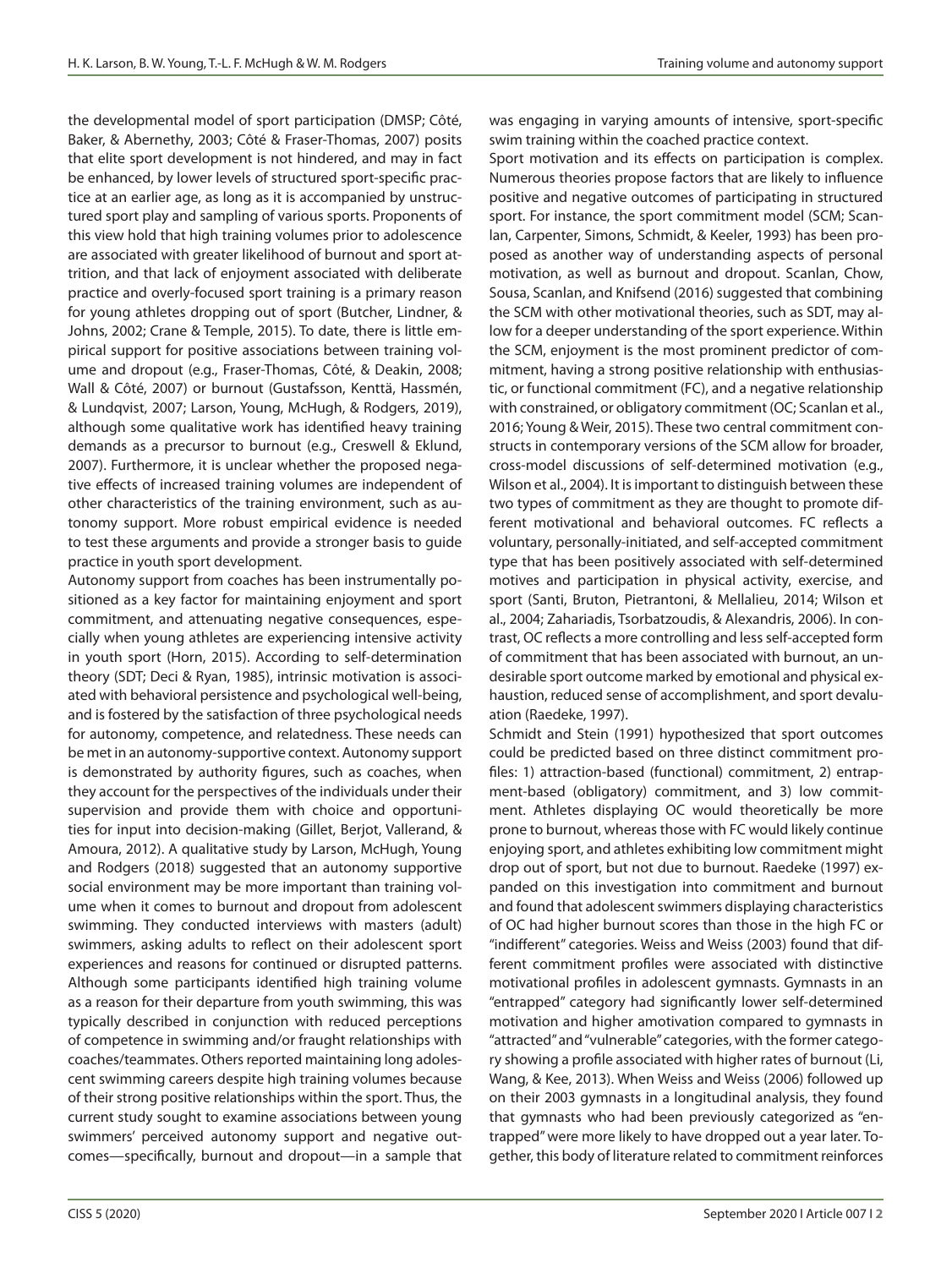the need to consider enjoyment, FC, and OC, in relation to negative psychological and behavioral sport outcomes.

The purpose of this study was to concurrently explore the relationships of training volume and perceived coach autonomy support with enjoyment, commitment, burnout, and dropout from swimming. Larson, McHugh, et al. (2019; also see Fraser-Thomas et al., 2008) advocated for greater scrutiny of intensive sport-specific experiences, specifically among early adolescents in competitive swimming, to better understand their association with key criteria representing psychological and behavioral consequences. Competitive swimming is an ideal context for this inquiry as it affords the examination of tenets centred on structured, intensive, sport-specific training volumes; there are limited indications of sport play, or "deliberate play" (Côté et al., 2003), in the recount of sport activities among early adolescents in agegroup swimming (Light, Harvey, & Memmert, 2013).

It is unclear whether training volume, per se, is independent of other aspects of the training environment, yet current practice recommendations posit strong cautions regarding negative effects of training volumes (e.g., DiFiori et al., 2014). This study extends the current literature with an empirical approach to this topic, taking multiple and robust theoretical approaches to investigating specific hypotheses. Based on the DMSP, we hypothesized that 1) training volume would be negatively associated with sport enjoyment. Based on SDT, we posited that 2) autonomy support would be positively associated with enjoyment. Based on SCM literature, we hypothesized that 3) enjoyment would be positively associated with FC and negatively associated with OC, 4) FC would be positively associated with intentions to continue swimming, and negatively related to dropout and symptoms of burnout, and 5) OC would be positively associated with symptoms of burnout.

To examine the unique variance associated with multiple possible outcomes of sport participation, and consider variables related to training volume and autonomy support in parallel, we used structural equation modelling (SEM) as it affords a more sophisticated simultaneous consideration of numerous factors that might be important. We also included a longitudinal component to our study in the interests of predicting dropout.

# **Methods**

## *Procedure*

The study involved 265 competitive youth swimmers and their parents, together representing more than 50 competitive swim clubs across Canada. Participants were strategically recruited from two different swimming contexts—summer club and year-round club—to obtain sufficient variance in levels of investment and training volumes. Most competitive swimmers in Canada participate in clubs that train almost year-round, from September until June or July, and often require high levels of investment and training volume. Four Canadian provinces also offer alternative programming in the form of "summer" clubs, which typically run from May until August, giving their swimmers more opportunities to participate in other sports and activities throughout the rest of the year. Although swimmers in these provinces may switch from summer swimming to year-round swimming (or vice versa) over the course of their swimming careers, they would not participate in both in the same year, as the seasons overlap and the level of competition can be quite different. To be eligible to participate in this study, swimmers had to be between the ages of 12 and 17 at the start of data collection, with the ability to read, write, and understand English well enough to complete a questionnaire independently. All procedures were approved by an institutional research ethics board.

Data for summer clubs were collected in person from mid-July to early August in Alberta, a province with a strong summer swimming program. To obtain a more nationally representative sample, data for year-round clubs were collected and managed online, using REDCap electronic data capture tools (Harris et al., 2009) hosted and supported by the Women and Children's Health Research Institute at the University of Alberta. The majority of these questionnaires were completed between October and April. Both data collection time frames represent periods of training when swimmers have had some time to settle into the season and establish their relationships with coaches and teammates.

Swimmers self-reported perceptions of autonomy support, enjoyment, commitment, burnout, and intentions to continue swimming. Parents reported on their own child's sport participation, including the duration of their swim season in months and weekly hours of practice. Several months after each data collection, at the start of the next swimming season (May for summer and September for year-round swimmers), all parents received a brief follow-up survey online asking if their child was still swimming or if they had dropped out.

## *Participants*

Of the 265 youth swimmers (Mage =  $13.78 \pm 1.60$ ), 40% trained and competed with summer clubs. The remaining swimmers trained and competed with year-round clubs. None of the participants in our sample participated in both summer and year-round swimming over the course of our study—it was one or the other. The sample included more girls (60%) than boys (40%). The majority of the sample self-identified as White/ Caucasian/European/Canadian (73%). Fourteen percent did not indicate their ethnicity. The remainder of the sample indicated that they were Asian (4%), Indigenous (2%), Hispanic/ Latino (1%), or belonged to more than one of these categories (5.5%). At the start of data collection, swimmers' education level ranged from Grade 6 to Grade 12, with 50% of the sample in Grades 7 and 8. The majority of swimmers (67%) came from families with an annual household income of \$100,000 CAD or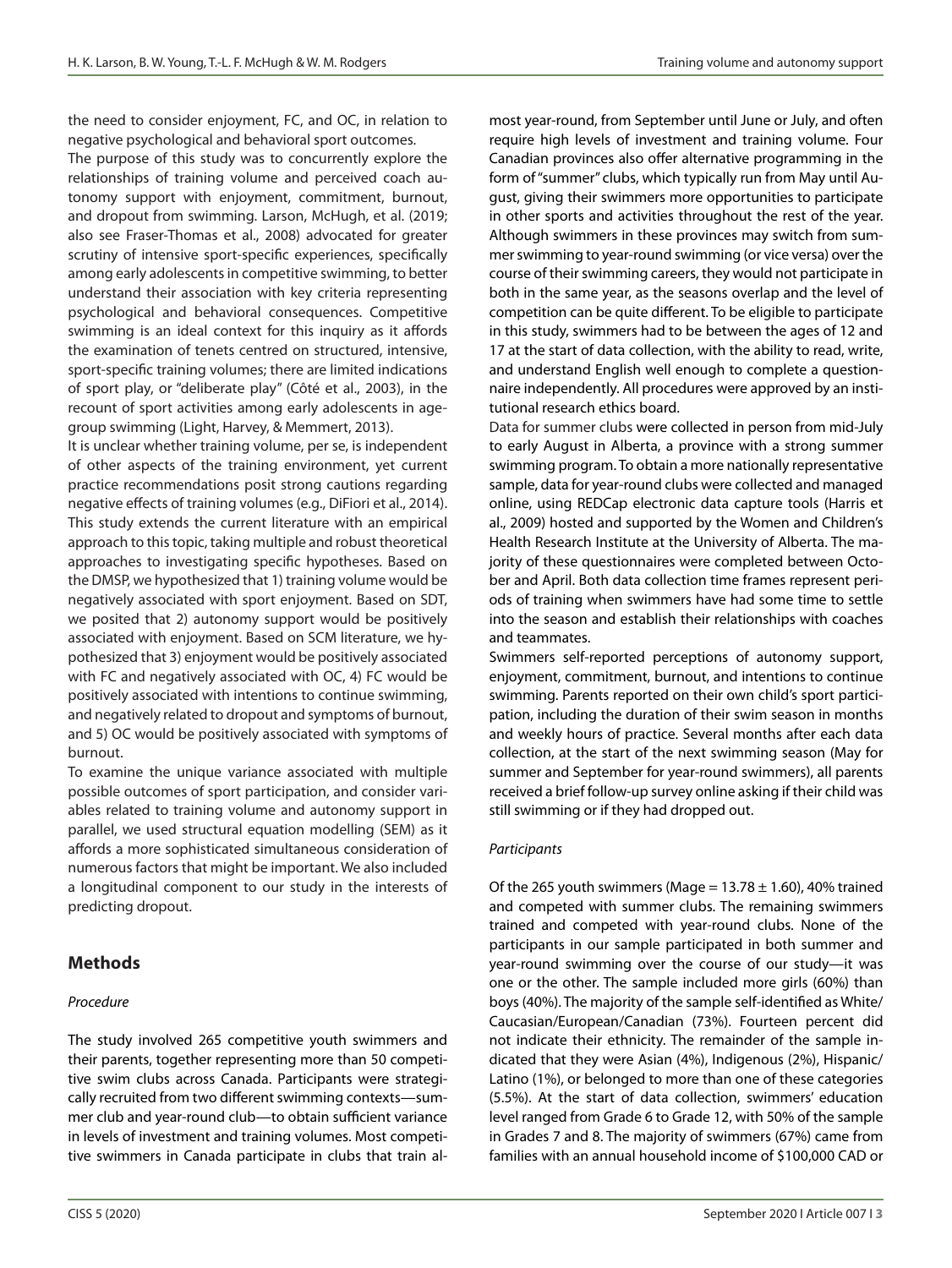more. Their parents were highly educated; 41% had bachelor's degrees, and 28% had graduate or professional degrees.

#### *Measures*

The internal validity and reliability of all multi-item measures were assessed with confirmatory factor analysis (CFA). This is a critical first step in SEM, as it provides the basis for evaluating each construct's measurement properties as well as the overall fit of the measurement model, then the structural model (Little, 2013). Model fit was evaluated with a combination of the  $\chi^2$  test, root mean squared error of approximation (RMSEA), Comparative Fit Index (CFI), Tucker Lewis Index (TLI), and standardized root mean squared residual (SRMR). Adequate model fit is achieved when RMSEA ≤ .08, CFI ≥ .90, TLI ≥ .90, and SRMR ≤ .08 (Little, 2013). Ideally, the chi-square statistic is as small as possible, with a statistically non-significant *p*-value. However, this statistic is not seen as a critical marker of model fit, because 1) it is a test of exact fit, which is unattainable, and 2) it is greatly influenced by sample size (Little, 2013).

All items were phrased to be specific to swimming, where applicable. For example, if an item contained the phrase "In my sport," this was replaced with "In swimming." Items were also pilot tested with a small group of 11-year-old swimmers. They were given the questionnaire to complete, then were asked to identify any words unfamiliar to them or any items where they were unsure of what was being asked. They were also asked about their understanding of certain words, like "obligated," to ensure that items were being interpreted as intended. No issues were identified with these particular measures.

*Yearly training volume*. Swimmers' weekly hours of competitive swimming practice and their season duration in months were reported by their parents. To obtain a measure of their total swim training volume for the year, weekly hours were converted into hours per month, then multiplied by the duration of their swim season in months. Parents are often responsible for driving or arranging other transportation to get their children to and from sport practices and other activities; as a result, the protocol by which parents report structured, sport-specific practice amounts for their children has been found reliable in research among adolescent athletes (Wall & Côté, 2007).

*Autonomy support*. Perceived autonomy support was measured with the short-form Sport Climate Questionnaire (SCQ; Deci, 2001) containing six of the 15 items found on the long form. All items deal with athletes' perceptions of their current coach and are rated on a scale from 1 (strongly disagree) to 7 (strongly agree). An example item is "My coach listens to how I would like to do things." Scores for the six items are averaged, with higher means indicating higher perceptions of autonomy support. Previous studies have supported the validity and reliability of this measure (e.g., Noble, Vermillion, & Foster, 2016) and these items demonstrated excellent internal consistency reliability in the present sample ( $\alpha = .90$ ).

*Enjoyment*. Sport enjoyment was measured using four items (Scanlan, Carpenter, Simons, Schmidt, & Keeler, 1993), each rated on a Likert scale from 1 (strongly disagree) to 5 (strongly agree). An example is "I like swimming." Scores on these items were averaged to obtain a single enjoyment score. These items also demonstrated excellent internal consistency reliability (α = .95). Although Scanlan and colleagues (2016) updated some measures in the Sport Commitment Questionnaire-2 after our data collection was already underway, their changes to the measurement of enjoyment were minimal.

*Commitment*. Scanlan et al. did not distinguish between FC and OC in their measures prior to 2016. Therefore, in the present study, FC for competitive swimming was assessed with three items from Wilson et al. (2004), such as "I am dedicated to swimming." The FC items demonstrated excellent internal reliability in the present sample ( $\alpha = .89$ ). OC was measured with the three items used by Wilson et al. (2004) and two additional items that Young, Piamonte, Grove, and Medic (2011) used to improve the internal consistency reliability of this scale. Swimmers rated items on a scale from 1 (strongly disagree) to 5 (strongly agree), with higher scores reflecting stronger FC/OC. The internal consistency of OC items was acceptable ( $\alpha$  = .72), but the CFA showed poor factor loadings in the measurement model, with only two of the five OC items over .70. Kline (2016) recommends that models explain at least half of the variance in every continuous indicator, thus, we opted for a single item indicator, choosing the item "I feel obligated to continue swimming" as best representing the construct. In such cases, Gogol et al. (2014) contend that the use of a single item can provide an appropriate measure for a unidimensional construct.

*Burnout*. The Athlete Burnout Questionnaire (ABQ; Raedeke & Smith, 2001) is the most popular measure of burnout in sport, with empirical evidence of reliability and construct validity (Li et al., 2013; Raedeke & Smith, 2001). It measures three dimensions of burnout—emotional/physical exhaustion, reduced sense of accomplishment, and sport devaluation. Gustafsson, DeFreese, and Madigan (2017) have noted that the ABQ is limited by the lack of diagnostic cut-offs for determining the severity of burnout in individual athletes or the prevalence of burnout across athletic populations. However, we were interested in negative trends rather than clinically significant symptoms of burnout; therefore, we considered the ABQ subscales suitable for our purposes, as indicators of negative sport outcomes.

For each subscale, swimmers were presented with five statements about feelings and experiences within the sport of swimming and were asked to indicate how often they felt that way. Rating options were 1 (almost never), 2 (rarely), 3 (sometimes), 4 (frequently), and 5 (almost always). We deleted two items from the reduced accomplishment subscale ("I'm accomplishing many worthwhile things in swimming" and "I am not performing up to my ability in swimming") and one item from the sport devaluation subscale ("I feel less concerned about being successful in swimming than I used to") due to factor loadings < .70. Subscales comprising the remaining items had satisfactory internal consistency (all αs > .81). Mean scores were obtained for each subscale.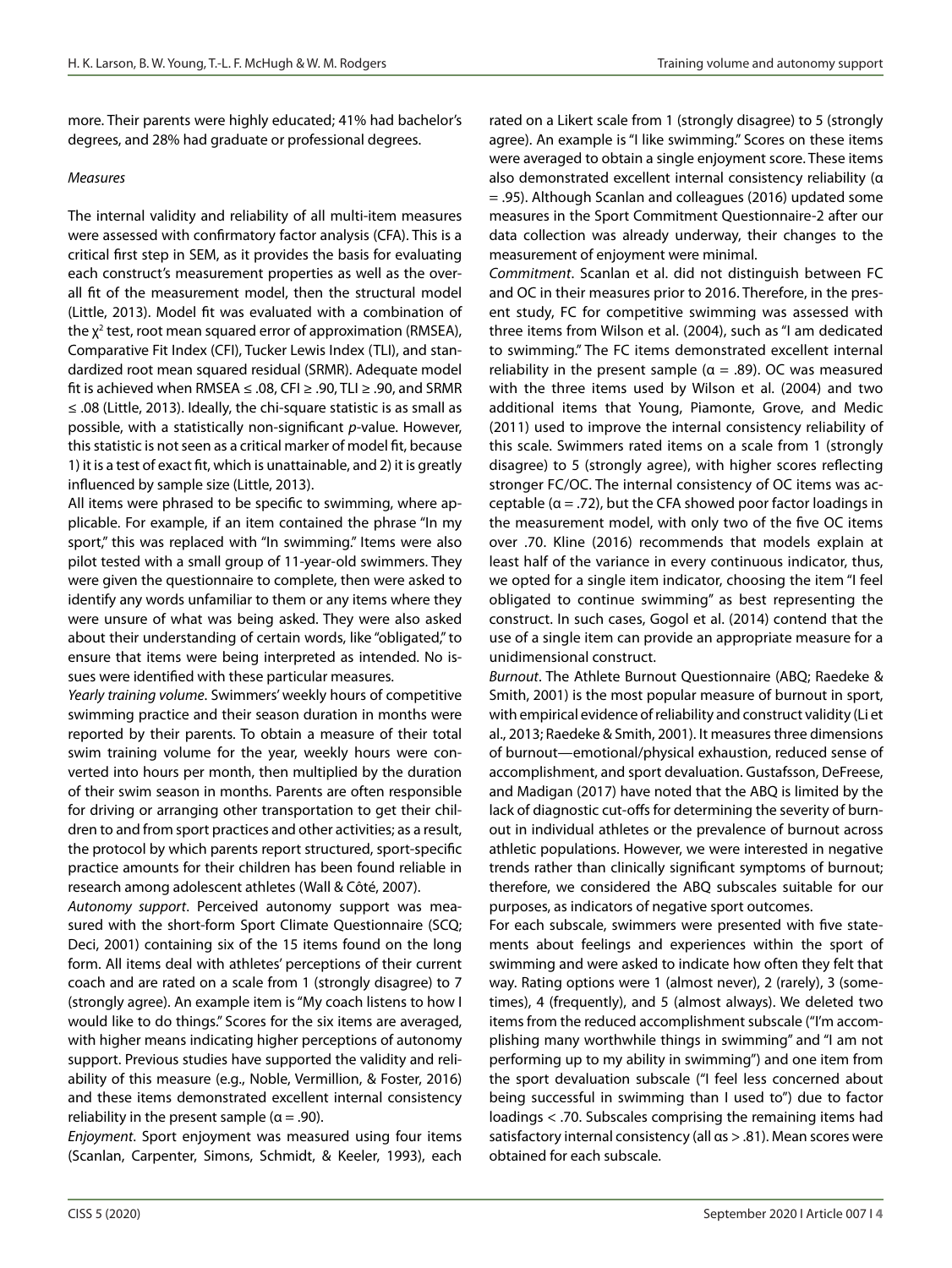*Intention*. Swimmers completed a single-item measure, rating their intention to swim competitively next season on a scale from 1 (strongly do not intend to) to 7 (strongly intend to). This type of measure has been used successfully in other studies to assess intentions to continue sport participation (e.g., Álvarez, Balaguer, Castillo, & Duda, 2012).

*Continued participation*. The follow-up questionnaire administered at the beginning of the next swim season asked parents if their child was still swimming with the same club. If their answer was no, they were asked if their child was now swimming with a different club, or, depending on their age, on a high school, university, or adult swim team. Positive answers to any of these questions were coded as continued participation. If the answers were all negative, participants were coded as dropouts and parents were given an opportunity to comment on the reason for their child's discontinued participation.

#### *Data analyses*

Data screening and bivariate correlations were performed using IBM SPSS Statistics 25. Next, we conducted two-step SEM using robust maximum likelihood estimation (MLR) in Mplus (Muthén & Muthén, 1998–2011). The first step consisted of confirming the measurement model. Once satisfied with the fit of the measurement model, we proceeded with the second step, structural regression. We specified two hypothesized models. Our first model began with autonomy support and training volume as exogenous variables predicting enjoyment, which were in turn specified to predict FC and OC. This pathway is supported by previous work identifying enjoyment as a mediator between antecedent constructs and commitment (Weiss, Kimmel, & Smith, 2001). The three burnout subscales were included as outcomes of FC and OC and predictors of intentions to continue swimming, with the logic that increased experiences of burnout symptoms precipitate cognition for withdrawing (Isoard-Gautheur, Guillet-Descas, & Gustafsson, 2016). Intention was chosen because previous research supports the use of intention as a predictor of continued sport participation, with low intentions being associated with dropout (Gardner, Magee, & Vella, 2017). We tested a second structural model that maintained the exogenous pathways and the central mediator of enjoyment, but intention was positioned alongside the burnout subscales as an outcome variable. This model recognized Smith's (1986) contention that not all athletes who withdraw from sport do so because of burnout, and not all athletes who

experience symptoms of burnout withdraw from sport.

Considering the merits of the longitudinal design, we felt it was important to focus some analyses on our dichotomous outcome variable—swimming status at follow-up. We did so using SPSS, as the small number of dropouts was not conducive to the use of SEM. Multivariate analysis of variance (MANOVA) was used to look for mean differences on training volume and the eight psychological variables, between those who were still swimming and those who had dropped out. Finally, we performed a binary logistic regression to predict swimming status. We selected predictor variables based on their performance in the MANOVA, rather than attempting to analyze all of them, due again to the small number of dropouts in our sample.

## **Results**

#### *Preliminary analyses*

Only 3% of the data to be used for SEM were missing, therefore we felt confident that robust maximum likelihood estimation would provide a satisfactory solution (Little, Jorgensen, Lang, & Moore, 2013). The percentage of missing data for the MANOVA was also negligible, at 4%, but as an extra precaution we conducted a Little's missing-completely-at-random (MCAR) test. The results did not indicate systematic bias in missing values,  $\chi^2(35) = 47.149$ , DF = 35,  $p = .08$ , therefore, list-wise deletion was deemed acceptable for the MANOVA.

## *Descriptive statistics and correlations*

Descriptive statistics on age and training volume are displayed in Table 1 according to summer, year-round and total sample. The total sample showed sufficient variability to ensure that restricted ranges would not constrain any possible associations. Descriptive statistics and bivariate correlations for all continuous variables are displayed in Table 2. Correlations were mostly in the expected directions. However, training volume was only significantly related to three variables, showing small positive relationships with exhaustion, FC, and intentions to continue swimming. Notably, training volume did not have a sizable or significant direct association with reduced accomplishment or devaluation. Autonomy support was positively related to enjoyment, FC, and intentions to continue swimming, and negatively related to OC and all three burnout subscales.

|                                        | Summer ( $n = 105$ ) |       | Year-round $(n = 160)$ |        | Total Sample ( $n = 265$ ) |        |
|----------------------------------------|----------------------|-------|------------------------|--------|----------------------------|--------|
| Item description                       | M                    | SD    | M                      | SD     | M                          | SD     |
| Age                                    | 13.85                | 1.61  | 13.74                  | 1.60   | 13.78                      | 1.60   |
| Season duration (months per year)      | 4.32                 | 1.53  | 10.09                  | 1.06   | 7.73                       | 3.11   |
| Training volume (hours per week)       | 7.49                 | 3.00  | 11.96                  | 4.69   | 10.13                      | 4.64   |
| Total training volume (hours per year) | 142.01               | 99.05 | 525.34                 | 231.03 | 370.06                     | 267.39 |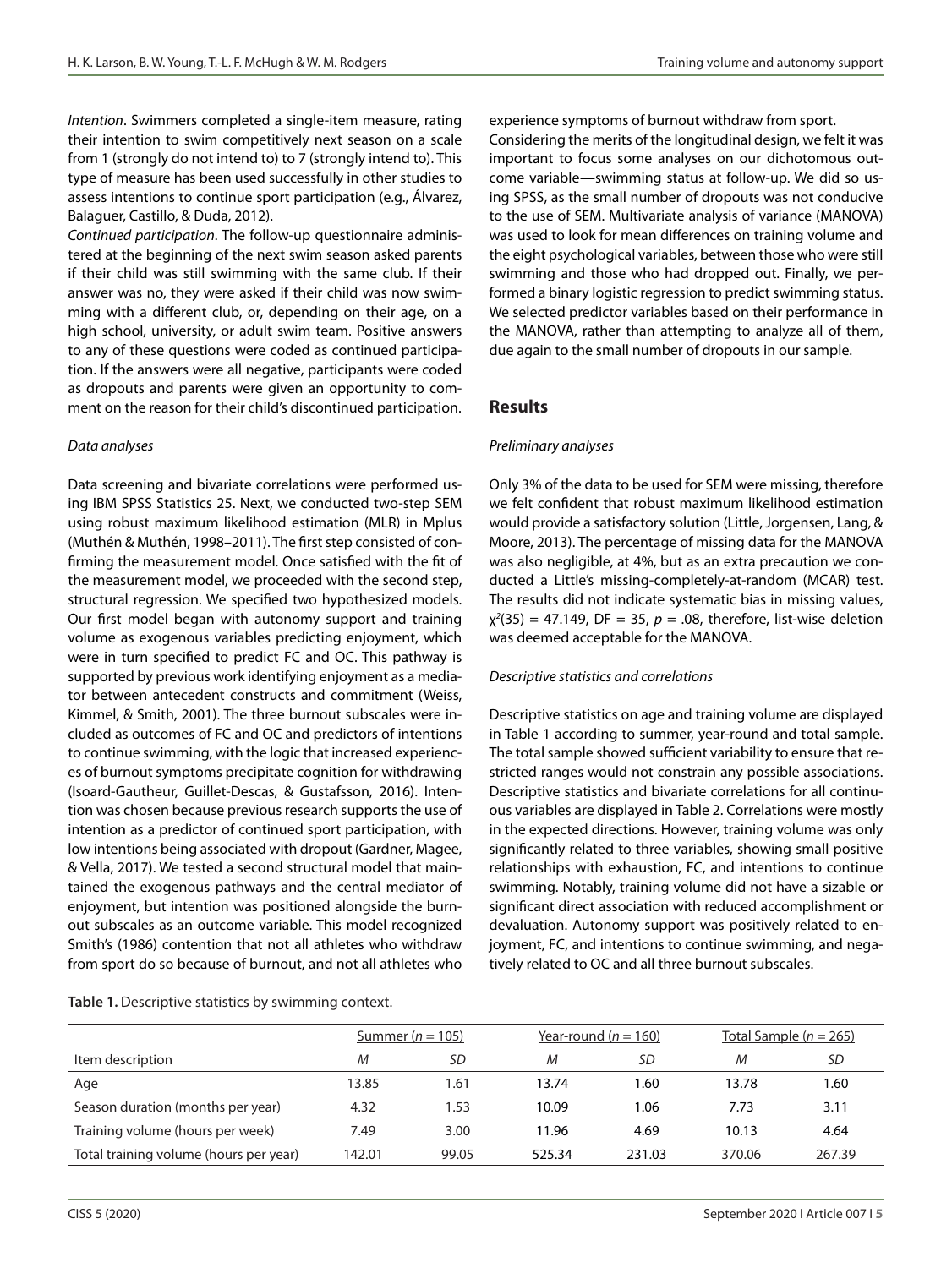|            | TV     | AS      | ENJ     | FC      | OC     | <b>EXH</b> | RA      | <b>DEV</b> | <b>INT</b> |
|------------|--------|---------|---------|---------|--------|------------|---------|------------|------------|
| TV         |        |         |         |         |        |            |         |            |            |
| AS         | $-.01$ |         |         |         |        |            |         |            |            |
| <b>ENJ</b> | .05    | $.29*$  |         |         |        |            |         |            |            |
| FC         | $.23*$ | $.30*$  | $.69*$  |         |        |            |         |            |            |
| OC         | $-.08$ | $-.17*$ | $-.10$  | .01     |        |            |         |            |            |
| <b>EXH</b> | $.24*$ | $-.26*$ | $-.37*$ | $-.29*$ | $.22*$ |            |         |            |            |
| <b>RA</b>  | $-.04$ | $-.43*$ | $-.43*$ | $-.41*$ | $.23*$ | $.41*$     |         |            |            |
| <b>DEV</b> | $-.05$ | $-.36*$ | $-.73*$ | $-.69*$ | $.19*$ | $.49*$     | $.59*$  |            |            |
| <b>INT</b> | $.29*$ | $.28*$  | $.55*$  | $.75*$  | .01    | $-.24*$    | $-.40*$ | $-.63*$    |            |
|            |        |         |         |         |        |            |         |            |            |
| M          | 374.67 | 5.25    | 4.46    | 4.23    | 2.91   | 2.66       | 2.08    | 1.86       | 5.83       |
| SD         | 265.66 | 1.28    | 0.80    | 0.91    | 1.49   | 0.93       | 0.91    | 0.95       | 1.66       |

**Table 2.** Descriptive statistics and partial correlations, controlling for age (total sample).

*Note. \*p* < .01. All correlations representing **medium to large effect sizes are bolded**. TV = current swim training volume in hours per year; AS = autonomy support; ENJ = enjoyment; FC = functional commitment, OC = obligatory commitment; EXH = exhaustion; RA = reduced accomplishment; DEV = devaluation; INT = intention to continue swimming. The burnout, enjoyment, and commitment subscales were measured on a scale from 1 to 5; all other psychological constructs used a scale from 1 to 7.

#### *Structural equation models*

We tested two models, both of which began with autonomy support and training volume as exogenous variables. These were hypothesized to predict enjoyment, which would then predict FC and OC. The first model had FC and OC as predictors of burnout, which then predicted intentions to continue swimming. The second model predicted direct relationships between FC, OC, and intention. Age was included as a covariate in both models. The first model fell short of criteria for good fit, S-B χ*<sup>2</sup>* (358) = 804.85, *p* < .001, CFI = .90, TLI = .88, SRMR = .09, RMSEA = .07 (90% CI = 0.07-0.08). The second model had better fit, S-B χ*<sup>2</sup>* (355) = 734.70, *p* < .001, CFI = .91, TLI = .90, SRMR = .09, RMSEA = .07 (90% CI = 0.06–0.07), and is shown in Figure 1, with standardized estimates for indicator variables on their latent factors included in Table 3. The relationships between variables were mostly as expected. Training volume was not significantly related to enjoyment. As hypothesized, autonomy support was positively associated with enjoyment, which had a very strong positive association with FC, and a small negative association with OC (not significant). FC was inversely associated with each of the three burnout scales and was positively associated with intentions to continue swimming, as hypothesized. OC was positively associated with each of the burnout scales, as expected, but was not significantly related to intentions.

#### *Relationships with swimming status at follow-up (continued participation or dropout)*

At follow-up, 208 participants were still swimming, and 34 had dropped out. Follow-up data for 23 participants were missing. For the MANOVA at follow-up, the assumption of equality across within-group covariance matrices was not met (Box's *M* = 123.00, *p* < .001), so Pillai's Trace, which is more robust to violations of this assumption, was used instead of Wilks' Λ. The multivariate test was significant, indicating a large difference between the continuers and dropouts, *F* (9, 205) = 7.85,  $p$  < .001; Pillai's Trace = 0.26, partial  $\eta^2$  = .26, observed power  $= 1.00$ . Levene's Test was also significant for five variables, so a strict alpha level ( $\alpha$  = .001) was adopted for examination of the univariate ANOVAs. As expected, those who were still swimming at follow-up had previously reported significantly higher levels of enjoyment, FC, and intentions to continue swimming, and lower levels of sport devaluation in their prior season, compared to those who dropped out. Continuers also had significantly higher levels of training volume than dropouts. However, continuers and drop-outs did not report significant differences in autonomy support in the prior season. The results of these univariate ANOVAs are displayed in Table 4.

Variables that achieved significance in the univariate ANOVAs were put into a simultaneous binary logistic regression to see if they could predict swimming status at follow-up (continued participation versus dropout). Autonomy support was also included due to its status as a contextual variable, despite not achieving significance at  $\alpha = .001$ . Preliminary tests of necessary assumptions were met. The overall model was significant, χ2 (6, *N* = 216), *p* < .001, Nagelkerke *R*2 = .36. Intention was the only significant predictor. Swimmers who had reported higher intentions to continue months earlier had far greater odds of being in the continuer group (see Table 5).

An open-ended question for parents of dropouts provided further insights into their reasons for discontinued participation. Of the 34 parents who reported that their child dropped out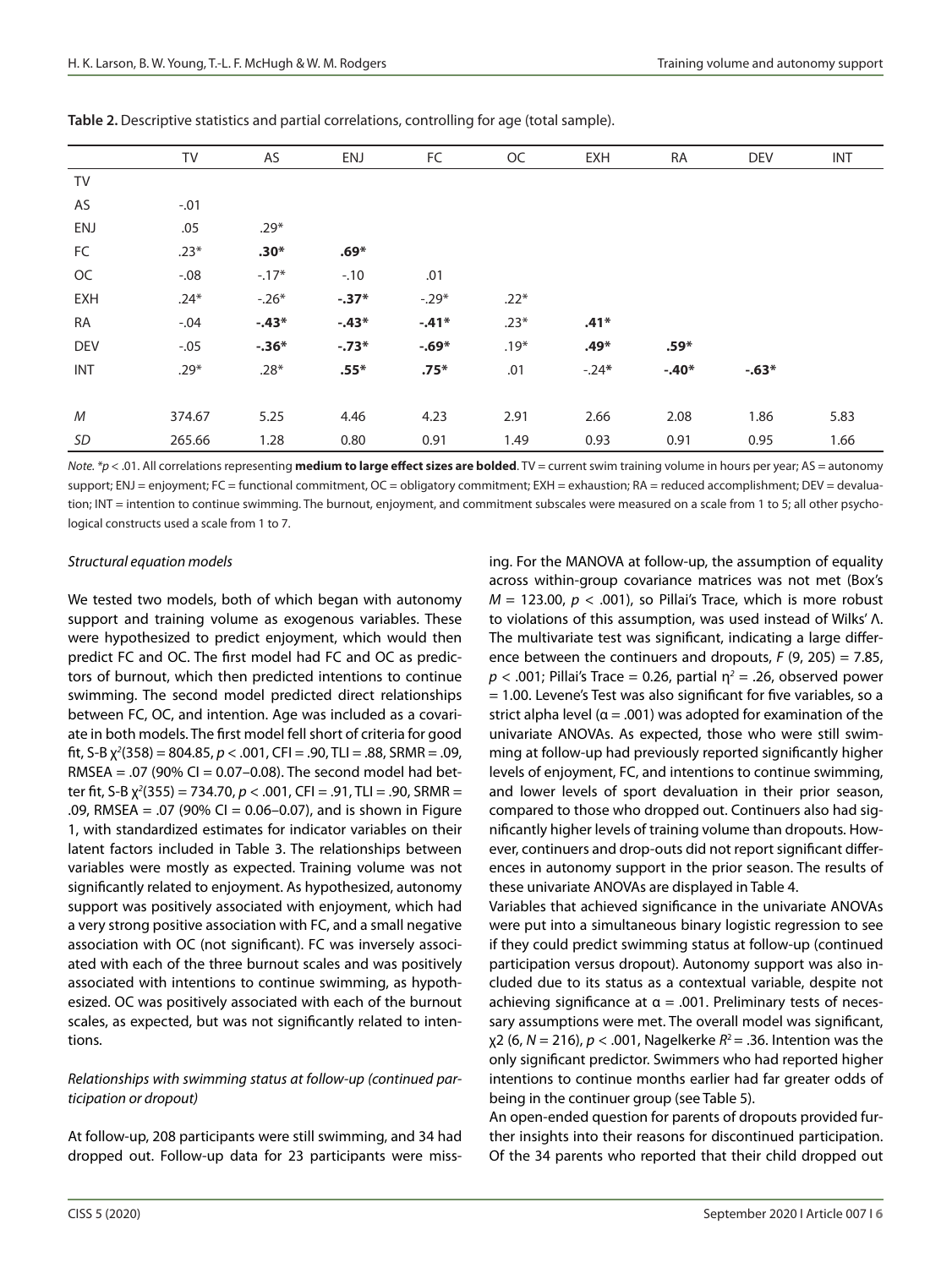

**Figure 1.** Structural equation model predicting three burnout subscales and intentions to continue swimming. Controlled for age. All coefficients standardized. Solid lines represent pathways significant at p < .01.

#### **Table 3.** Factor loadings

| Variable   | Indicator                                                                                  | Estimate | SE   | Est./SE | p    |
|------------|--------------------------------------------------------------------------------------------|----------|------|---------|------|
| <b>AS</b>  | I feel that my coach provides me with choices and options.                                 | 0.79     | 0.04 | 21.22   | .000 |
| AS         | I feel understood by my coach.                                                             | 0.80     | 0.04 | 21.62   | .000 |
| AS         | My coach conveys confidence in my ability to do well in swimming.                          | 0.73     | 0.04 | 18.12   | .000 |
| AS         | My coach encourages me to ask questions.                                                   | 0.75     | 0.04 | 19.80   | .000 |
| AS         | My coach listens to how I would like to do things.                                         | 0.83     | 0.03 | 25.28   | .000 |
| AS         | My coach tries to understand how I see things before suggesting a new way to<br>do things. | 0.82     | 0.03 | 28.08   | .000 |
| ENJ        | I enjoy swimming.                                                                          | 0.94     | 0.02 | 51.84   | .000 |
| ENJ        | I am happy swimming.                                                                       | 0.92     | 0.02 | 49.64   | .000 |
| ENJ        | I have fun swimming.                                                                       | 0.87     | 0.03 | 29.88   | .000 |
| <b>ENJ</b> | I like swimming.                                                                           | 0.92     | 0.03 | 34.82   | .000 |
| FC         | I am dedicated to swimming.                                                                | 0.86     | 0.04 | 23.01   | .000 |
| FC         | I am determined to continue swimming.                                                      | 0.83     | 0.04 | 18.91   | .000 |
| FC         | I am committed to swimming.                                                                | 0.83     | 0.05 | 17.57   | .000 |
| <b>EXH</b> | I feel so tired from my training that I have trouble finding energy to do other<br>things. | 0.78     | 0.03 | 24.73   | .000 |
| <b>EXH</b> | I feel overly tired from my swimming participation.                                        | 0.88     | 0.02 | 43.77   | .000 |
| <b>EXH</b> | I feel "wiped out" from swimming.                                                          | 0.84     | 0.03 | 33.11   | .000 |
| <b>EXH</b> | I am exhausted by the mental and physical demands of swimming.                             | 0.80     | 0.03 | 25.16   | .000 |
| <b>EXH</b> | I feel physically worn out from swimming.                                                  | 0.87     | 0.02 | 38.39   | .000 |
| <b>RA</b>  | I'm not achieving much in swimming.                                                        | 0.85     | 0.04 | 24.00   | .000 |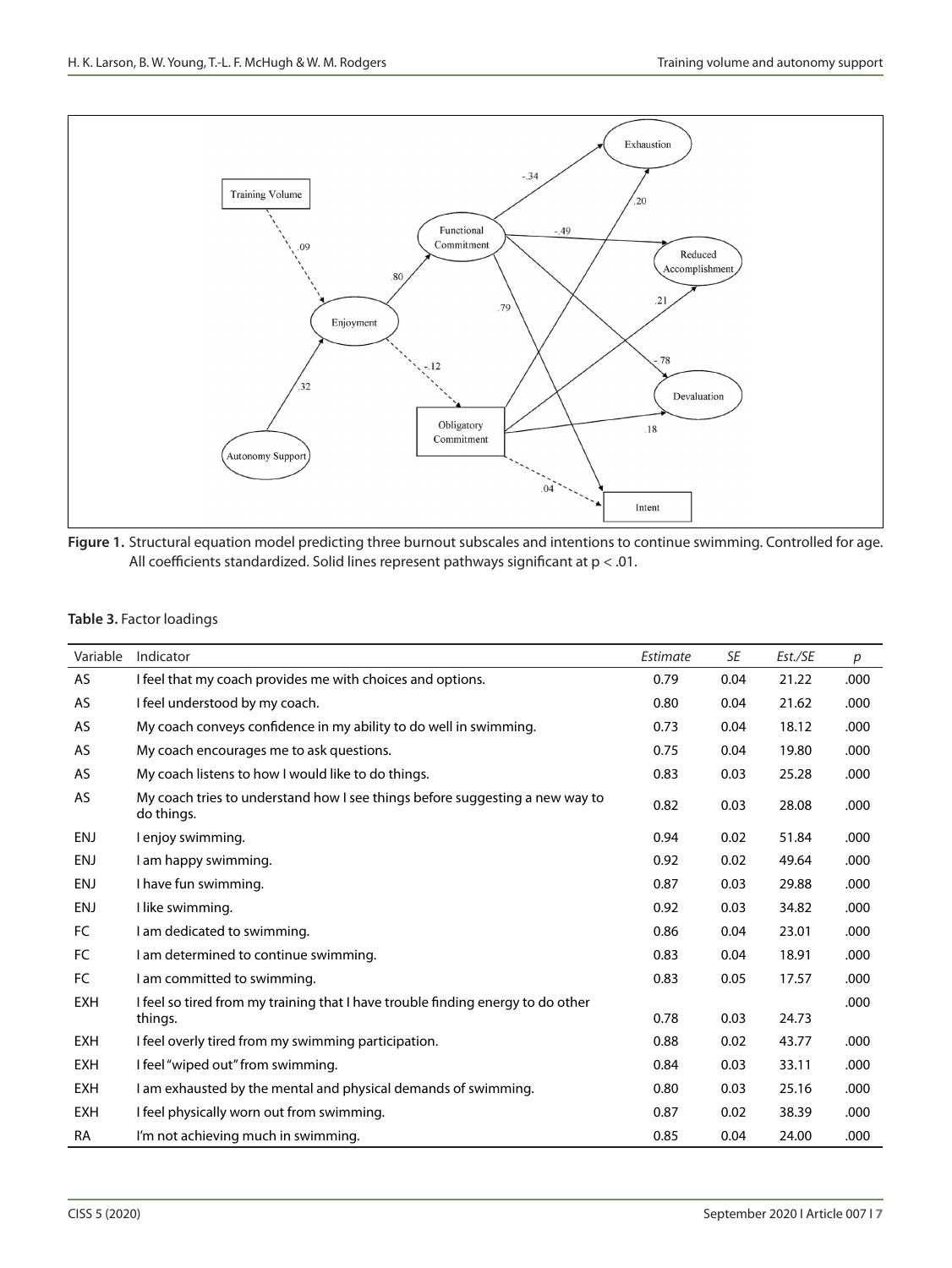| Variable   | Indicator                                                                | Estimate | SE   | Est./SE | p    |
|------------|--------------------------------------------------------------------------|----------|------|---------|------|
| <b>RA</b>  | I feel successful at swimming. (Reverse scored)                          | 0.73     | 0.05 | 16.03   | .000 |
| <b>RA</b>  | It seems that no matter what I do, I don't swim as well as I should.     | 0.84     | 0.04 | 23.69   | .000 |
| <b>DEV</b> | I don't care as much about my swimming performance as I used to.         | 0.82     | 0.04 | 19.42   | .000 |
| <b>DEV</b> | I have negative feelings toward swimming.                                | 0.80     | 0.04 | 22.93   | .000 |
| <b>DEV</b> | I'm not into swimming like I used to be.                                 | 0.83     | 0.04 | 20.93   | .000 |
| <b>DEV</b> | The effort I spend in swimming would be better spent doing other things. | 0.81     | 0.03 | 25.23   | .000 |

|                                     |        | Still swimming ( $n = 187$ ) | Not swimming $(n = 28)$ |        |       |      |               |
|-------------------------------------|--------|------------------------------|-------------------------|--------|-------|------|---------------|
| Item description                    | M      | SD                           | M                       | SD     | F     | p    | Partial $n^2$ |
| Training volume<br>(hours per year) | 401.80 | 277.13                       | 244.36                  | 186.01 | 8.45  | .004 | 0.04          |
| Autonomy support                    | 5.29   | 1.28                         | 4.99                    | 1.58   | 1.25  | .264 | 0.01          |
| Enjoyment                           | 4.53   | 0.70                         | 4.04                    | 1.14   | 9.69  | .002 | 0.04          |
| <b>FC</b>                           | 4.35   | 0.81                         | 3.36                    | 1.09   | 32.96 | .000 | 0.13          |
| <b>OC</b>                           | 2.84   | 1.49                         | 3.07                    | 1.49   | 0.59  | .443 | 0.00          |
| Emotional/physical<br>exhaustion    | 2.60   | 0.91                         | 2.90                    | 1.03   | 2.51  | .115 | 0.01          |
| Reduced sense of<br>accomplishment  | 2.02   | 0.91                         | 2.38                    | 1.03   | 3.73  | .055 | 0.02          |
| Sport devaluation                   | 1.77   | 0.85                         | 2.54                    | 1.32   | 17.12 | .000 | 0.07          |
| Intention to continue<br>swimming   | 6.13   | 1.31                         | 3.79                    | 2.25   | 62.48 | .000 | 0.23          |

## **Table 4.** Mean differences by swimming status at follow-up.

**Table 5.** Simultaneous binary logistic regression to predict continued participation versus dropout (N = 221).

|                                | Β        | S.E.  | Wald   | р       | Exp(B) |
|--------------------------------|----------|-------|--------|---------|--------|
| Training hours per year        | 0.002    | 0.001 | 2.598  | 0.107   | 1.002  |
| Autonomy support               | $-0.198$ | 0.201 | 0.975  | 0.323   | 0.820  |
| Enjoyment                      | $-0.605$ | 0.429 | 1.993  | 0.158   | 0.546  |
| FC.                            | 0.511    | 0.409 | 1.564  | 0.211   | 1.667  |
| Sport devaluation              | $-0.116$ | 0.409 | 0.080  | 0.778   | 0.891  |
| Intention to continue swimming | 0.622    | 0.175 | 12.649 | < 0.001 | 1.862  |
| Constant                       | 0.028    | 2.766 | 0.000  | 0.992   | 1.029  |

of swimming, 25 took the opportunity to comment further. Collapsed across these responses, seven referenced a lack of enjoyment (especially when competing) or loss of interest. Six mentioned a lack of time or difficulties with scheduling. Five said their child had switched to a new sport or decided to specialize in a sport other than swimming. Three mentioned physical or mental health issues, including injuries and depression. One each referenced the need to focus on studies and the financial cost of swimming. Six did not give an explicit reason for dropping out, but of these, two mentioned that their child was participating in a different sport, and four said that their child was participating in or working towards lifeguarding, swim instructing, or coaching.

## *Summer and year-round correlations*

Participants were recruited from both summer and year-round clubs in order to sample a wider range of training volumes.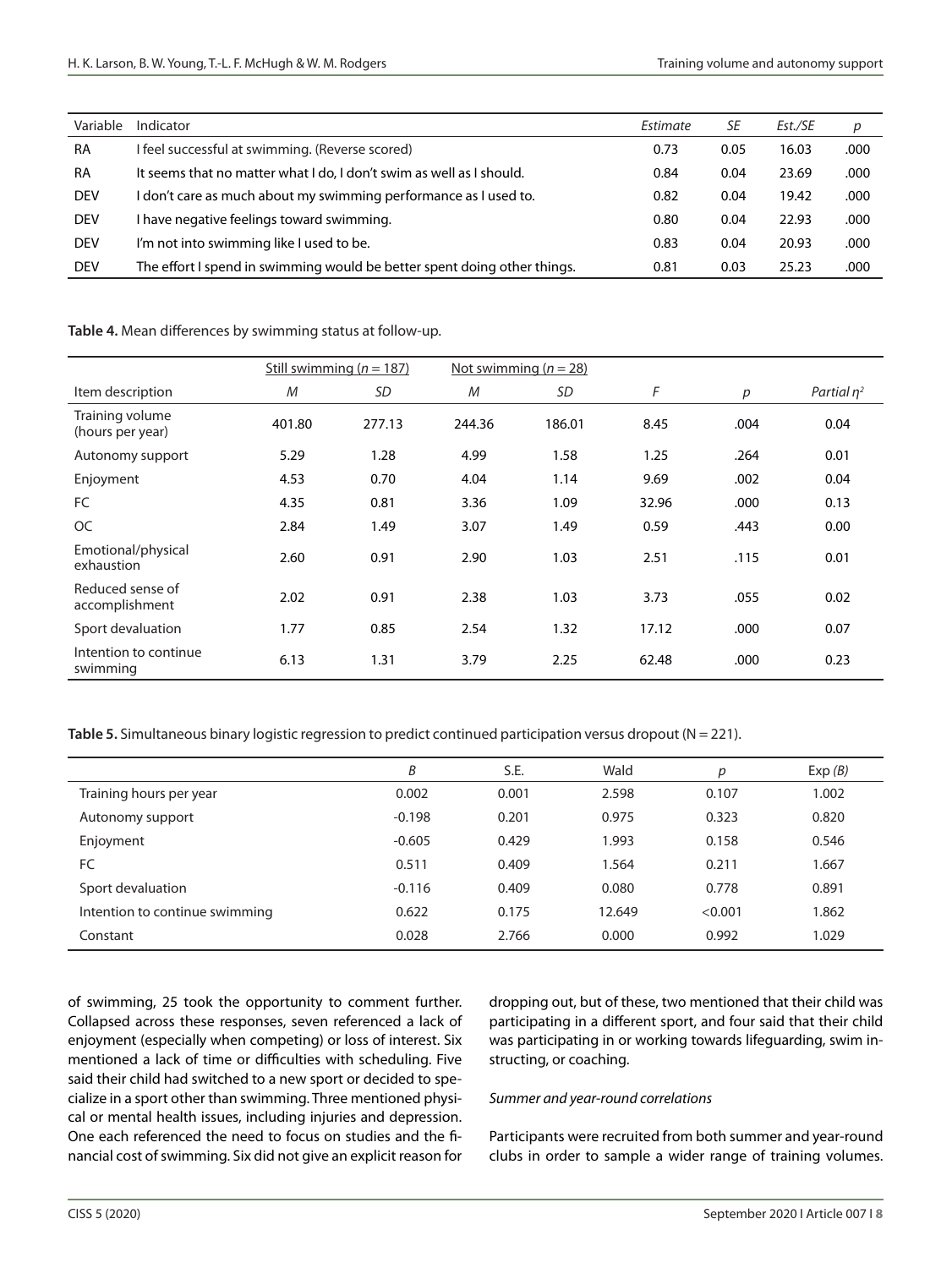While this resulted in wide variability, our inspection showed bimodal trends in the distribution of training volume. As a result, we decided to run the correlations again separately for each group to inspect whether the subsamples could be causing a spurious relationship. We did not use SEM due to the limited number of summer swimmers. Although there were slight differences between summer and year-round swimmers in the strength and direction of some correlations, neither group demonstrated a positive relationship between training volume and burnout variables, or a negative relationship between training volume and intentions to continue swimming (see Table 6).

# **Discussion**

The purpose of this study was to concurrently explore the relationships of training volume and perceived coach autonomy support with enjoyment, commitment, burnout, and dropout from swimming. Notably, we did not see the negative relationship between sport-specific training volume and enjoyment hypothesized in the DMSP. However, our hypotheses regarding the associations between autonomy support, enjoyment, commitment, burnout, and intentions to continue swimming were largely supported. The longitudinal component to our study revealed differences on several variables between those who continued swimming and those who dropped out.

The lack of a relationship between yearly training volume and enjoyment demands scrutiny from conceptual, motivational, and measurement perspectives. Conceptually, the current results should give readers pause as to whether the DMSP postulate (i.e., accruing intensive, structured, sport-specific practice in early adolescence results in negative psycho-social sport outcomes) is over-simplified. The null finding in this study is important and suggests greater complexity in the relationship of training volume to other aspects of sport participation.

Motivationally, the non-significant association with training volume may mean that intensive, structured swimming prac-

|  | Table 6. Descriptive statistics and partial correlations by swimming context, controlling for age. |
|--|----------------------------------------------------------------------------------------------------|
|  |                                                                                                    |

|             |            | TV      | AS        | ENJ      | FC        | OC      | <b>EXH</b> | RA        | <b>DEV</b> | <b>INT</b> |
|-------------|------------|---------|-----------|----------|-----------|---------|------------|-----------|------------|------------|
| Summer      | TV         |         |           |          |           |         |            |           |            |            |
| $(n = 105)$ | AS         | .04     |           |          |           |         |            |           |            |            |
|             | <b>ENJ</b> | .01     | $.23*$    |          |           |         |            |           |            |            |
|             | ${\sf FC}$ | .09     | $.24*$    | $.77**$  |           |         |            |           |            |            |
|             | $OC$       | .01     | .04       | .12      | $.25*$    |         |            |           |            |            |
|             | <b>EXH</b> | .15     | $-.04$    | $-.44*$  | $-.39**$  | $-.07$  |            |           |            |            |
|             | RA         | .14     | $-.32**$  | $-.44*$  | $-.41**$  | $-.05$  | $.28**$    |           |            |            |
|             | <b>DEV</b> | .05     | $-.25***$ | $-.73*$  | $-0.69**$ | .00     | $.48**$    | $.58**$   |            |            |
|             | <b>INT</b> | $-.01$  | $.27**$   | $.64*$   | $.72**$   | .15     | $-29**$    | $-0.39**$ | $-.67**$   |            |
|             | М          | 142.01  | 5.30      | 4.39     | 4.10      | 3.02    | 2.46       | 2.08      | 1.90       | 5.45       |
|             | SD         | 99.05   | 1.22      | 0.93     | 0.98      | 1.49    | 0.80       | 0.86      | 0.96       | 1.81       |
| Year-round  | TV         |         |           |          |           |         |            |           |            |            |
| $(n = 160)$ | AS         | .08     |           |          |           |         |            |           |            |            |
|             | ENJ        | .07     | $.33**$   |          |           |         |            |           |            |            |
|             | FC         | $.29**$ | $.35**$   | $.62**$  |           |         |            |           |            |            |
|             | OC         | $-.09$  | $-.27**$  | $-.26**$ | $-14$     |         |            |           |            |            |
|             | <b>EXH</b> | .15     | $-.35***$ | $-.37**$ | $-.27**$  | $.39**$ |            |           |            |            |
|             | <b>RA</b>  | $-.15$  | $-.48*$   | $-.42**$ | $-.42**$  | $.40*$  | $.47**$    |           |            |            |
|             | <b>DEV</b> | $-.11$  | $-.42*$   | $-.72**$ | $-.71**$  | $.30*$  | $.52**$    | $.59***$  |            |            |
|             | <b>INT</b> | $.33**$ | $.28*$    | $.50**$  | $.78**$   | $-.08$  | $-.30**$   | $-43**$   | $-0.63**$  |            |
|             | ${\cal M}$ | 525.74  | 5.22      | 4.51     | 4.30      | 2.83    | 2.79       | 2.09      | 1.83       | 6.07       |
|             | SD         | 228.03  | 1.32      | 0.70     | 0.86      | 1.49    | 0.99       | 0.94      | 0.95       | 1.52       |

*Note. \*p* < .05, \*\*p < .01. All correlations representing medium to large effect sizes are bolded. TV = current swim training volume in hours per year; AS = autonomy support; ENJ = enjoyment; FC = functional commitment, OC = obligatory commitment; EXH = exhaustion; RA = reduced accomplishment; DEV = devaluation; INT = intention to continue swimming. The burnout, enjoyment, and commitment subscales were measured on a scale from 1 to 5; all other psychological constructs used a scale from 1 to 7.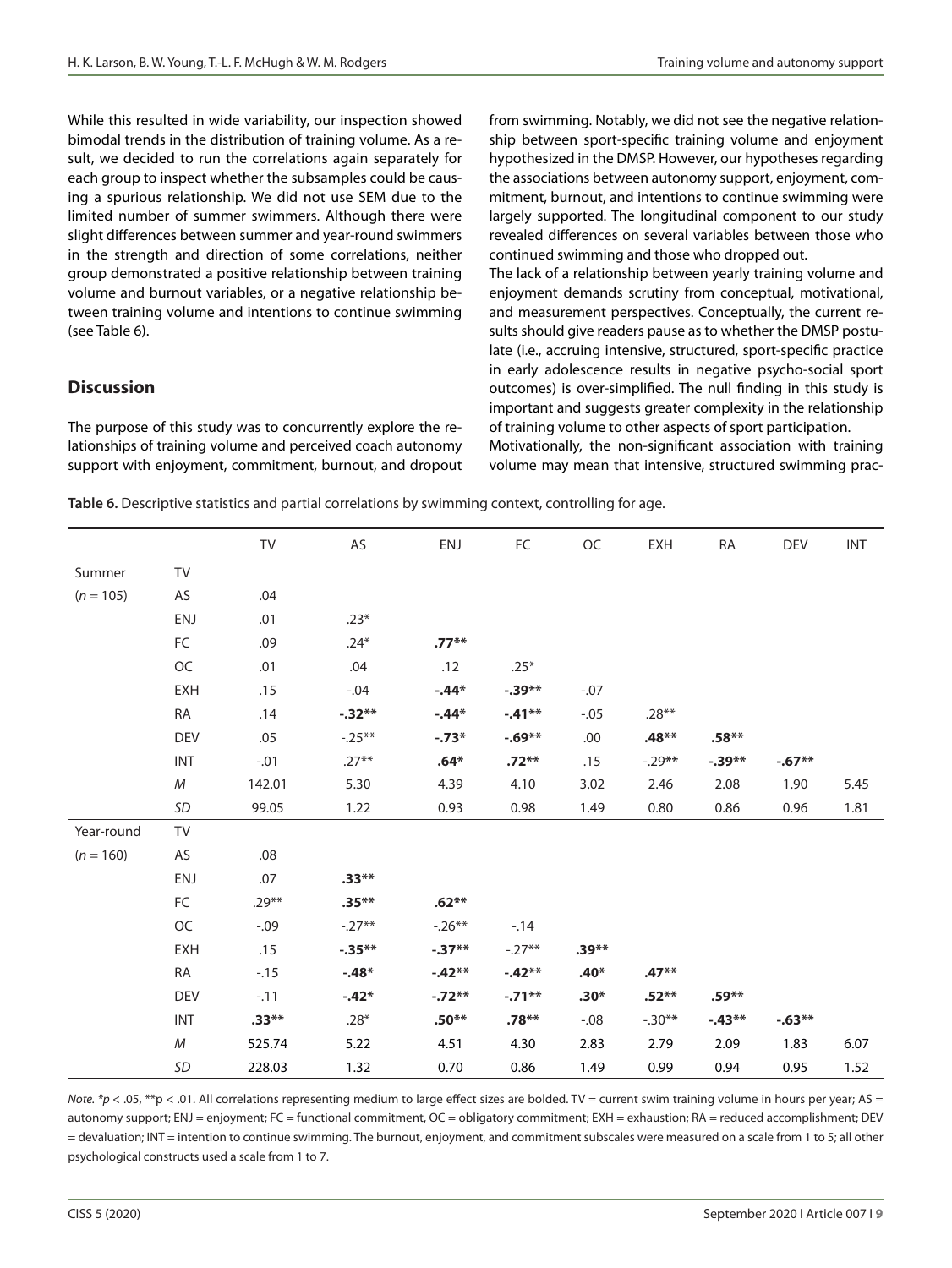tice does not necessarily decrease enjoyment. In support of this, a review article by Baker and Young (2014) documented evidence that some elite athletes report deliberate practice to be at least somewhat enjoyable. Young and Salmela (2002) found this to be the case in their study of distance runners, and offered an explanation grounded in SDT. They suggested that the intensive, effortful practice may be perceived as enjoyable because competitive athletes are conditioned to recognize improvements that are a consequence of their training efforts; thus, they link outcomes of intensive practice to themselves in favorable, motivating, competency-enhancing ways. Interpreted through an SDT lens, if young athletes realize gains and see them as a consequence of their structured practice efforts, and hold these gains as valued and aligned with their ego structures, then they may internalize tough training as enjoyable (or in the current study, at least not discouraging enjoyment). Should young athletes internalize structured training in this fashion, this might explain the absence of the negative relationship between training volume and enjoyment. Indeed, the sense of accomplishment following a difficult training set has been identified as a source of enjoyment by adolescent swimmers (Larson, Young, & Reade, 2018). Additionally, reports of enjoyment may depend on motivational conditions within the training context. For example, adults who previously competed as youth swimmers recalled perceiving high-volume training as somewhat enjoyable when accompanied by a sense of relatedness emanating from close relationships with coaches and teammates (Larson, McHugh, et al., 2019). Likewise, Horn (2015) suggested that when autonomy support is considered in parallel with higher intensive training volumes, as in the current study, the impact of training volumes cannot necessarily be assumed to result in negative psycho-emotional outcomes at a young age.

In terms of measurement, the distinction between structured, sport-specific training volumes and volumes of deliberate practice may be important. It may be that the training volume assessed via parents in our study did not capture the true nature of deliberate practice. Parents' reports of their children's volumes of structured sport activity has proven reliable, especially because parents typically shuttle their children to and from swimming, and these activities are tied to a routine, allowing for better recall (Deakin, Côté, & Harvey, 2006). However, there is a difference between recalling amounts of structured sport practice and deliberate practice, a methodological challenge that has been identified by sport expertise researchers (see Tedesqui, McCardle, Bartulovic & Young, 2019). Parents may be reliably recalling overall sport-specific practice, parts of which may be demanding and non-enjoyable (two defining criteria of deliberate practice; see Ericsson et al., 1993), but they might be confounding this recall to include activity that is not deliberate practice. Deliberate practice is a select subset of activities (Baker & Young, 2014), yet an average youth swim practice contains a wide variety of activities, only some of which are likely to meet the accepted definition of deliberate practice. As there remain challenges in assessing deliberate practice, readers should take caution in extending our conclusions beyond "volumes of structured sport training." The early formulations of the DMSP, and its postulates, were based on directives associated with deliberate practice and deliberate play (Côté et al., 2003). Although dialogue around the DMSP has more recently used terms related to sport-specific practice (e.g., DiFiori et al., 2018), it may be important to consider the terminology, and what exactly is being assessed, in determining continued support for its postulates. Moreover, swim training prescriptions often center upon "training zones" as an indicator of intensity, which were not accounted for in the current methods (Olbrecht, 2015). Our results, which are predicated on structured, sport-specific practice volumes (rather than deliberate practice per se, or a nuanced account of training zones) do not support a negative association with sport enjoyment.

Autonomy support was positively related to enjoyment, as hypothesized. Although we did not include psychological need satisfaction or self-determined motivation as variables in our model, previous research suggests that these would both be mediators in the relationship between autonomy support and enjoyment. Álvarez and colleagues (2009) found that the relationship between autonomy support and self-determined motivation was fully mediated by psychological need satisfaction, and self-determined motivation partially mediated the relationship between psychological need satisfaction and enjoyment. To date, only a few studies have combined aspects of SDT with commitment, and these have largely focused on the relationships between these behavioral regulations and FC. Zahariadis and colleagues (2006) conducted a path analysis that showed positive direct and indirect (through enjoyment) effects of intrinsic motivation on FC. Krinanthi, Konstantinos, and Andreas (2010) also found a positive relationship between intrinsic motivation and FC, and a negative relationship between amotivation and FC. The current study is unique in that the structural pathways demonstrate that the influence of autonomy support on enjoyment may act only to influence FC, but not OC, in a bi-dimensional model of SCM. Although there is substantial support for the bi-dimensional SCM (e.g., Scanlan et al., 2016), quantitative work such as the current study is needed to better elucidate antecedent pathways to the different types of commitment.

The relationships identified in the present study between enjoyment, commitment, aspects of burnout, and intentions to continue swimming were mostly as expected. Enjoyment was positively associated with FC, as predicted by the SCM (Scanlan et al., 2016). FC was positively related to intentions to continue swimming, and negatively related to all three burnout dimensions. The strength of the inverse relationship between FC and sport devaluation is especially noteworthy, suggesting that they could almost represent opposite ends of a spectrum. This makes sense, considering that if one no longer feels that participation in sport is worthwhile, it is unlikely that they would voluntarily "desire and resolve to persist in a sport over time" (Scanlan et al., 2016, p. 235). With respect to the hypothesis of a significant negative association between enjoyment and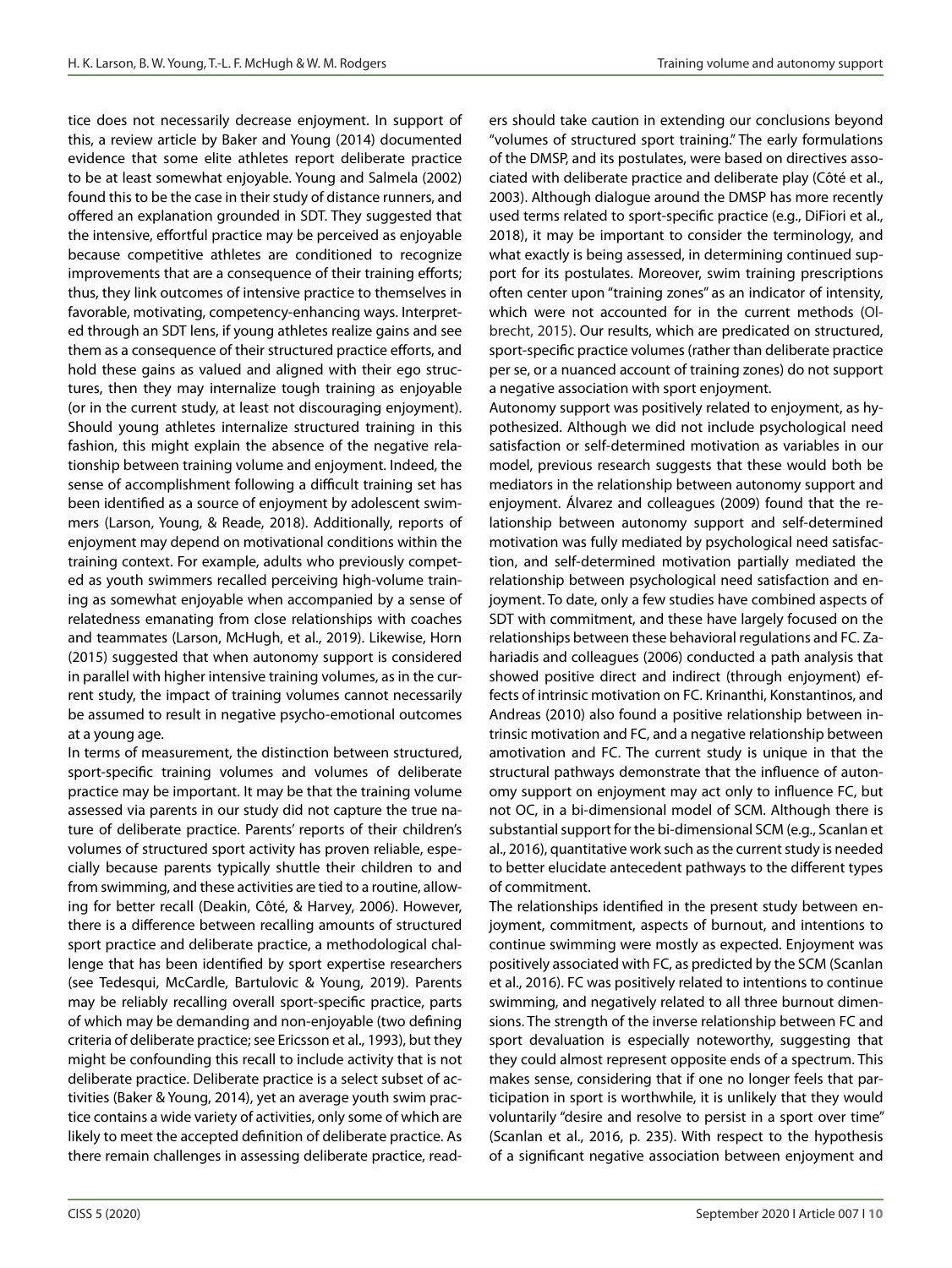OC, our results only revealed trends in this direction; thus, the hypothesis was not supported. This is not completely surprising, as some prior studies involving OC have also revealed nonsignificant rather than significant inverse associations, (e.g., Wigglesworth, Young, Medic, & Grove, 2012). Finally, in contrast to FC, OC had small significant positive associations with all three burnout dimensions, in line with the findings by Raedeke (1997) and Weiss and Weiss (2003), and offering further validation of the bi-dimensional SCM.

A strength of this study was the longitudinal follow-up to see who was still swimming and who had dropped out. There are a limited number of studies using the SCM framework that have examined the relationship between commitment and behavioral outcomes, and these have tended to examine frequency of participation or effort and intensity of training (e.g., Casper, Gray, & Stellino, 2007; Santi et al., 2014; Weiss, Weiss, & Amorose, 2010). To our knowledge, this is the first study that has examined the relationships between FC, OC, intentions to continue, and actual continued participation. The biggest difference between continuers and dropouts was on intentions to continue, which was positively associated with FC in our SEM analysis. Medium MANOVA effect sizes were present for FC (higher in continuers) and sport devaluation (higher in dropouts), with small effect sizes for training volume and enjoyment (both higher in continuers). The higher training volume seen in the continuers is in contrast to research that found no significant differences between dropouts and engaged athletes by training volume (e.g., Fraser-Thomas et al., 2008; Wall & Côté, 2007). It may be that continuers' higher training volume is a result of enjoyment and high FC. That is, swimmers choose to continue moving up in training groups, with commensurate increases to their training volume, because of their enjoyment and their voluntary desire and resolve to continue participation. Alternatively, swimmers' competence, which was not assessed in the present study, may be a confounding variable that simultaneously increases enjoyment and FC, and prompts coaches to promote swimmers to higher training groups. Future investigations should use longitudinal approaches to untangle the temporal relationships between personal investments, commitment types, and key outcomes. The difference between continuers and dropouts on autonomy support did not manifest as statistically significant, which was unexpected. Obviously, numerous factors can influence dropout and further work is needed on this specific issue.

#### *Limitations*

Although the sample size for the current study is suitable for many analyses, a larger sample size that included more dropouts would have afforded the use of more complex SEM techniques (e.g., adding continuance versus dropout as a dichotomous outcome predicted by burnout and intentions, and/or testing measurement invariance by gender, age, and swimming context). Self-report also allows for social desirability bias. Although parents were asked to give the swimmers privacy while completing their online questionnaires, it is possible

that their presence still affected some swimmers' answers. Care was taken to ensure the wording of questionnaire items was age-appropriate, but there may have still been some participants whose responses were impacted by their level of reading comprehension. Future investigations of bi-dimensional sport commitment would likely benefit from use of the new items developed by Scanlan et al. (2016). One final limitation is that we did not explicitly assess sport sampling, which in the DMSP, is associated with positive sport outcomes. Concurrent yearly investment in other sports and in playful activities in swimming may have buffered participants against potentially negative influences of yearly training volume.

#### *Conclusion*

Training volume is an important component of sport participation, regardless of one's competitive aspirations. To progress as an athlete, it takes conditioning and intensive, sport-specific practice of skills. Coaches may wonder about the relative importance of monitoring training volume and providing autonomy support when it comes to preventing negative psychological outcomes and promoting continued participation as well as supporting sport progression. Although there are good reasons to monitor training volume (e.g., injury prevention; Jayanthi, LaBella, Fischer, Pasulka, & Dugas, 2015), our findings suggest that the context in which training takes place has a far greater influence on psychological and behavioral outcomes such as burnout and dropout. Coaches should support athletes' autonomy by providing their athletes with an appropriate level of involvement in decisions during practice, explaining the rationale behind decisions, giving athletes opportunities to take initiative and work independently, listening to their athletes, and trying to understand athletes' perspectives on issues (Bartholomew, Ntoumanis, & Thøgersen-Ntoumani, 2009). They should also facilitate discussions to help young athletes recognize links between their investiture in training and notable/ personally meaningful sport achievements (Horn, 2015), as the internalization of motivation for training can facilitate enjoyment and FC. Coaches may also help swimmers recognize those elements that serve to enhance FC, which Larson et al., (2018) noted as social support, team tradition, valuable opportunities in swimming, and a desire to excel.

# **Funding**

The authors have no funding or support to report.

# **Competing Interests**

The authors have declared that no competing interests exist.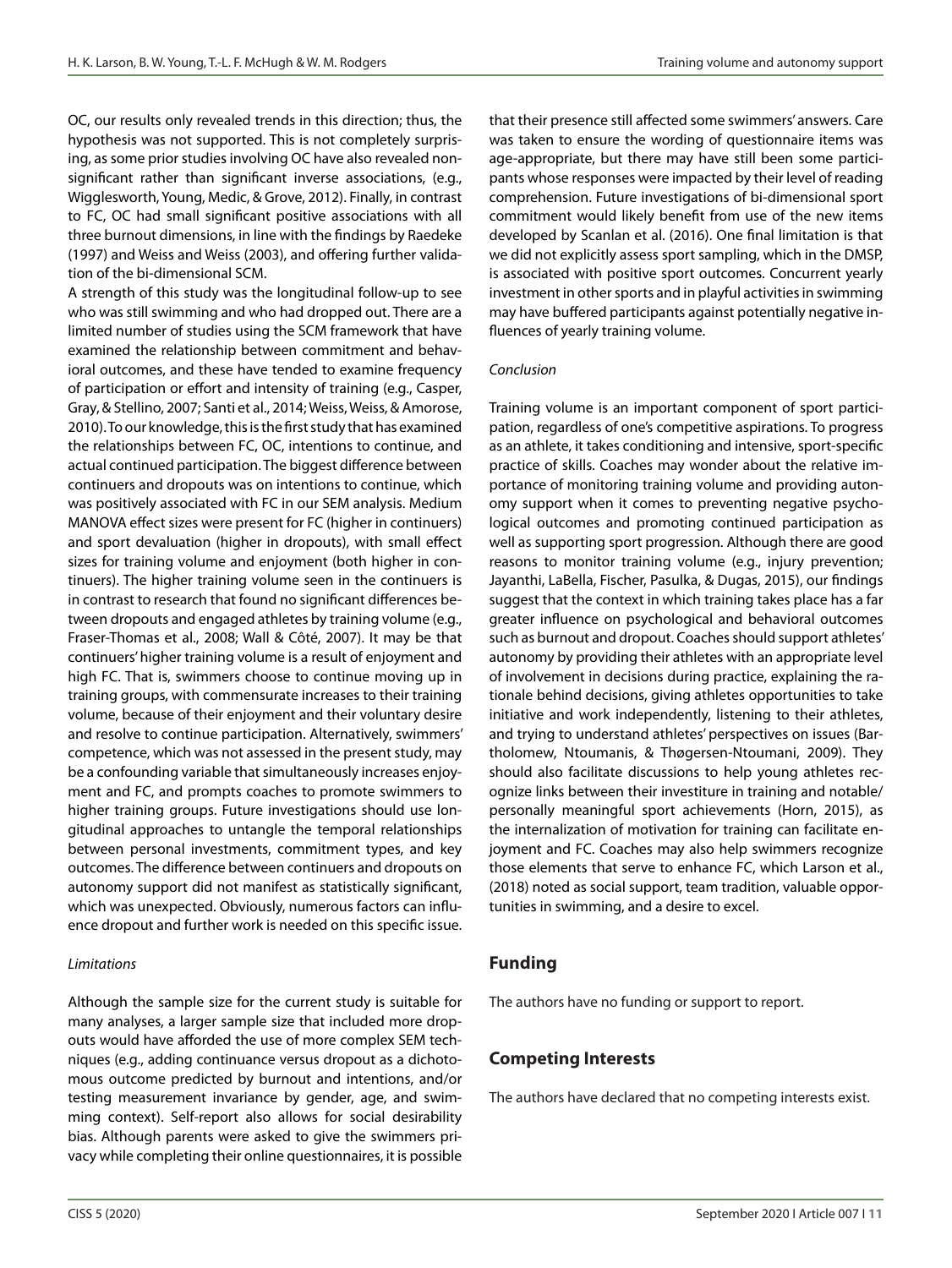# **Data Availability Statement**

The datasets for this manuscript are not publicly available because they are still in use. Requests to access the datasets should be directed to the corresponding author.

# **References**

- Álvarez, M. S., Balaguer, I., Castillo, I., & Duda, J. L. (2012). The coach-created motivational climate, young athletes' wellbeing, and intentions to continue participation. *Journal of Clinical Sport Psychology*, *6*, 166-179.
- Baker, J., & Young, B. W. (2014). 20 years later: Deliberate practice and the development of expertise in sport. *International Review of Sport and Exercise Psychology*, *7*, 135-157.
- Bartholomew, K. J., Ntoumanis, N., & Thøgersen-Ntoumani, C. (2009). A review of controlling motivational strategies from a self-determination theory perspective: Implications for sports coaches. *International Review of Sport and Exercise Psychology*, *2*, 215-233.
- Butcher, J., Lindner, K. J., & Johns, D. P. (2002). Withdrawal from competitive youth sport: A retrospective ten-year study. *Journal of Sport Behavior, 25*, 145-163.
- Casper, J. M., Gray, D. P., & Stellino, M. B. (2007). A sport commitment model perspective on adult tennis players' participation frequency and purchase intention. *Sport Management Review*, *10*, 253-278.
- Côté, J., Baker, J. & Abernethy, B. (2003). From play to practice: A developmental framework for the acquisition of expertise in team sport. In J. Starkes & K. A. Ericsson (Eds.), *Expert performance in sports: Advances in research on sport expertise* (pp. 89-114). Champaign, IL: Human Kinetics.
- Côté, J., & Fraser-Thomas, J. (2007). Youth involvement in sport. In P. R. E. Crocker (Ed.), *Introduction to sport psychology: A Canadian perspective* (pp. 266-294). Toronto, Canada: Pearson Prentice Hall.
- Crane, J., & Temple, V. (2015). A systematic review of dropout from organized sport among children and youth. *European Physical Education Review*, *21*, 114-131.
- Creswell, S. L., & Eklund, R. C. (2007). Athlete burnout: A longitudinal qualitative study. *The Sport Psychologist, 21*, 1-20.
- Deakin, J. M., Côté, J., & Harvey, A. S. (2006). Time budgets, diaries, and analyses of concurrent practice activities. In K. A. Ericsson, N. Charness, P. J. Feltovich, & R. R. Hoffman (Eds.), *The Cambridge handbook of expertise and expert performance* (pp. 303-318). New York, NY: Cambridge University Press.
- Deci, E. L. (2001). *The Sport Climate Questionnaire*. Retrieved from http://selfdeterminationtheory.org/pas-sport-climate/
- Deci, E., & Ryan, R. M. (1985). *Intrinsic motivation and self-determination in human behavior*. New York, NY: Plenum.
- DiFiori, J. P., Benjamin, H. J., Brenner, J. S., Gregory, A., Jayanthi, N., Landry, G. L., & Luke, A. (2014). Overuse injuries and burnout in youth sports: a position statement from the

American Medical Society for Sports Medicine. *British Journal of Sports Medicine*, *48*, 287-288.

- DiFiori, J. P., Güllich, A., Brenner, J. S., Côté, J., Hainline, B., Ryan, E., & Malina, R. M. (2018). The NBA and youth basketball: recommendations for promoting a healthy and positive experience. *Sports Medicine*, *48*, 2053-2065.
- Ericsson, K. A., Krampe, R. T., & Tesch-Römer, C. (1993). The role of deliberate practice in the acquisition of expert performance. *Psychological Review*, *100*, 363-406.
- Ford, P. R., Ward, P., Hodges, N. J., & Williams, A. M. (2009). The role of deliberate practice and play in career progression in sport: the early engagement hypothesis. *High Ability Studies*, *20*, 65-75.
- Fraser-Thomas, J., Côté, J., & Deakin, J. (2008). Examining adolescent sport dropout and prolonged engagement from a developmental perspective. *Journal of Applied Sport Psychology*, *20*, 318-333.
- Gardner, L. A., Magee, C. A., & Vella, S. A. (2017). Enjoyment and behavioral intention predict organized youth sport participation and dropout. *Journal of Physical Activity and Health*, *14*(11), 861-865.
- Gillet, N., Berjot, S., Vallerand, R. J., & Amoura, S. (2012). The role of autonomy support and motivation in the prediction of interest and dropout intentions in sport and education settings. *Basic and Applied Social Psychology*, *34*, 278-286.
- Gogol, K., Brunner, M., Goetz, T., Martin, R., Ugen, S., Keller, U., ... & Preckel, F. (2014). "My questionnaire is too long!" The assessments of motivational-affective constructs with threeitem and single-item measures. *Contemporary Educational Psychology*, *39*, 188-205.
- Gustafsson, H., DeFreese, J. D., & Madigan, D. J. (2017). Athlete burnout: Review and recommendations. *Current Opinion in Psychology*, *16*, 109-113.
- Gustafsson, H., Kenttä, G., Hassmén, P., & Lundqvist, C. (2007). Prevalence of burnout in competitive adolescent athletes. *The Sport Psychologist, 21*, 21-37.
- Harris, P. A., Taylor, R., Thielke, R., Payne, J., Gonzalez, N., & Conde, J. G. (2009). Research electronic data capture (REDCap)—a metadata-driven methodology and workflow process for providing translational research informatics support. *Journal of Biomedical Informatics*, *42*, 377-381.
- Horn, T. S. (2015). Social psychological and developmental perspectives on early sport specialization. *Kinesiology Review*, *4*, 248-266.
- Isoard-Gautheur, S., Guillet-Descas, E., & Gustafsson, H. (2016). Athlete burnout and the risk of dropout among young elite handball players. *The Sport Psychologist*, *30*(2), 123-130.
- Jayanthi, N. A., LaBella, C. R., Fischer, D., Pasulka, J., & Dugas, L. R. (2015). Sports-specialized intensive training and the risk of injury in young athletes: a clinical case-control study. *The American Journal of Sports Medicine*, *43*, 794-801.
- Kline, R. B. (2016). *Principles and Practice of Structural Equation Modeling* (4<sup>th</sup> ed.). New York, NY: Guilford.
- Krinanthi, G., Konstantinos, M., & Andreas, G. (2010). Self-determination and sport commitment: An evaluation by uni-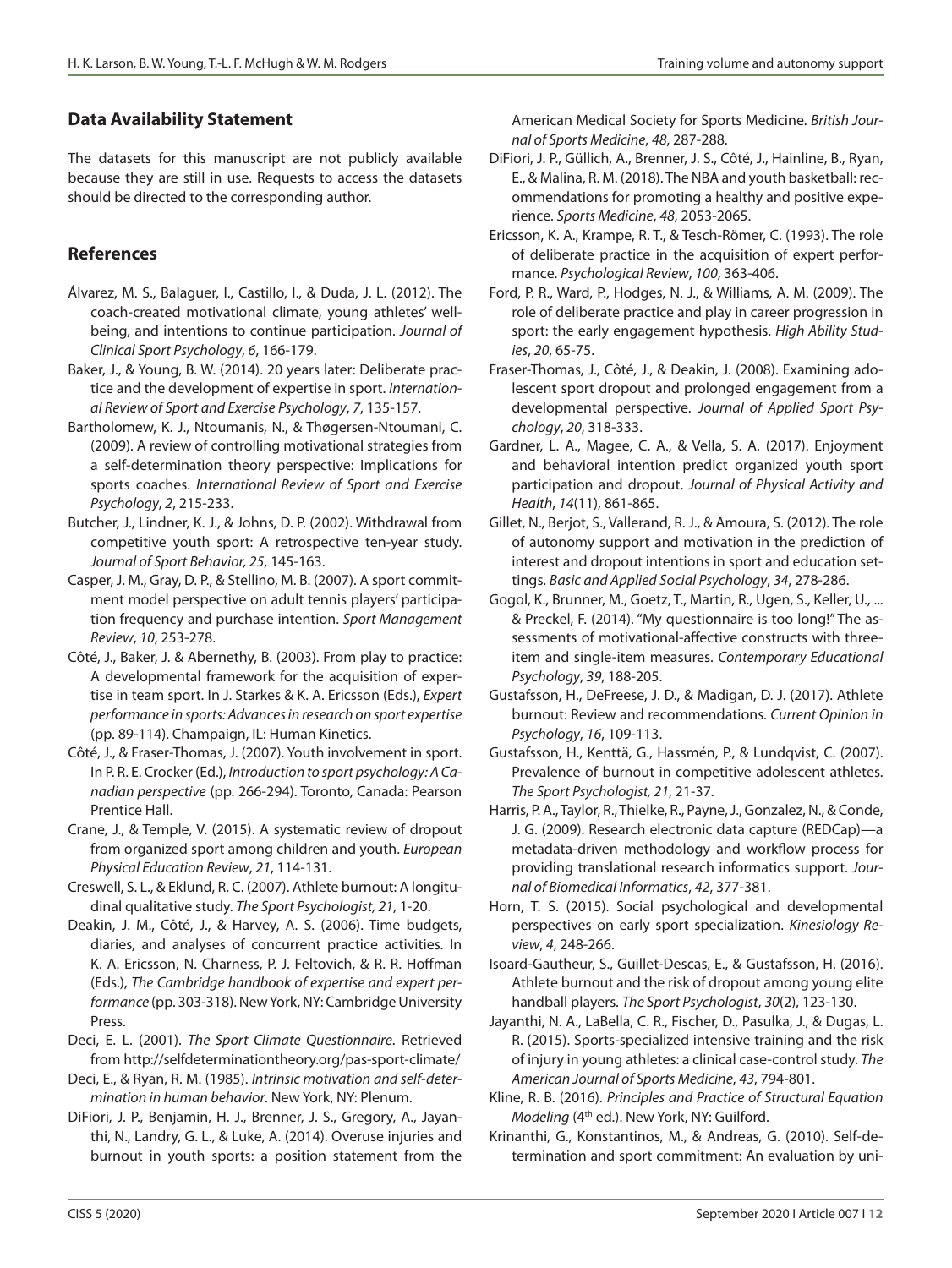versity intramural participants. *International Journal of Fitness*, *6*, 41-52.

- Larson, H. K., McHugh, T. L. F., Young, B. W., & Rodgers, W. M. (2019). Pathways from youth to masters swimming: Exploring long-term influences of youth swimming experiences. *Psychology of Sport and Exercise*, *41*, 12-20.
- Larson, H. K., Young, B. W., McHugh, T. L. F., & Rodgers, W. M. (2019). Markers of early specialization and their relationships with burnout and dropout in swimming. *Journal of Sport and Exercise Psychology, 41*, 46-54.
- Larson H. K., Young, B. W., & Reade, I. L. (2018). Exploring high school swimmers' sources of sport commitment. *International Journal of Sport Psychology*, *49*, 91-111.
- Li, C., Wang, C. J., & Kee, Y. H. (2013). Burnout and its relations with basic psychological needs and motivation among athletes: A systematic review and meta-analysis. *Psychology of Sport and Exercise*, *14*, 692-700.
- Light, R. L., Harvey, S., & Memmert, D. (2013). Why children join and stay in sports clubs: Case studies in Australian, French and German swimming clubs. *Sport, Education and Society*, *18*, 550-566.
- Little, T. D. (2013). *Longitudinal structural equation modeling*. New York, NY: Guilford.
- Little, T. D., Jorgensen, T. D., Lang, K. M., & Moore, E. W. G. (2013). On the joys of missing data. *Journal of Pediatric Psychology*, *39*, 151-162.
- Muthén, L. K., & Muthén, B. O. (1998-2011). *Mplus user's guide* (6th ed.). Los Angeles, CA: Muthén & Muthén.
- Noble, J., Vermillion, M., & Foster, K. (2016, July 15). Coaching environments and student-athletes: Perceptions of support, climate and autonomy. *The Sport Journal*, *19*.
- Olbrecht, J. (2015). *The science of winning: planning, periodizing and optimizing swim training*. F&G Partners.
- Raedeke, T. D. (1997). Is athlete burnout more than just stress? A sport commitment perspective. *Journal of Sport & Exercise Psychology*, *19*, 396-417.
- Raedeke, T. D., & Smith, A. L. (2001). Development and preliminary validation of an athlete burnout measure. *Journal of Sport & Exercise Psychology*, *23*, 281-306.
- Santi, G., Bruton, A., Pietrantoni, L., & Mellalieu, S. (2014). Sport commitment and participation in masters swimmers: The influence of coach and teammates. *European Journal of Sport Sciences*, *14*, 852-860.
- Scanlan, T. K., Carpenter, P. J., Simons, J. P., Schmidt, G. W., & Keeler, B. (1993). An introduction to the sport commitment model. *Journal of Sport & Exercise Psychology*, *15*, 1-15.
- Scanlan, T. K., Carpenter, P. J., Simons, J. P., Schmidt, G. W., & Keeler, B. (1993). The sport commitment model: Measurement development for the youth-sport domain. *Journal of Sport & Exercise Psychology*, *15*, 16-38.
- Scanlan, T. K., Chow, G. M., Sousa, C., Scanlan, L. A., & Knifsend, C. A. (2016). The development of the sport commitment questionnaire-2 (English version). *Psychology of Sport and Exercise, 22*, 233-246.
- Schmidt, G. W., & Stein, G. L. (1991). Sport commitment: A model integrating enjoyment, dropout, and burnout. *Journal of Sport & Exercise Psychology*, *13*, 254-265.
- Smith, R. E. (1986). Toward a cognitive-affective model of athletic burnout. *Journal of Sport Psychology*, *8*, 36-50.
- Tedesqui, R. A., McCardle, L., Bartulovic, D., & Young, B. W. (2019). Toward a more critical dialogue for enhancing self-report surveys in sport expertise and deliberate practice research. *Movement & Sport Sciences-Science & Motricité*. Advance online publication. https://doi.org/10.1051/ sm/2018027
- Wall, M., & Côté, J. (2007). Developmental activities that lead to dropout and investment in sport. *Physical Education and Sport Pedagogy, 12*, 77-87.
- Weiss, M. R., Kimmel, L. A., & Smith, A. L. (2001). Determinants of sport commitment among junior tennis players: Enjoyment as a mediating variable. *Pediatric Exercise Science, 13*, 131-144.
- Weiss, W.M., & Weiss, M. R. (2003). Attraction- and entrapmentbased commitment among competitive female gymnasts. *Journal of Sport & Exercise Psychology*, *25*, 229-247.
- Weiss, W.M., & Weiss, M. R. (2006). A longitudinal analysis of commitment among competitive female gymnasts. *Psychology of Sport and Exercise, 7*, 306-323.
- Weiss, W. M., Weiss, M. R., & Amorose, A. J. (2010). Sport commitment among competitive female athletes: Test of an expanded model. *Journal of Sports Sciences*, *28*, 423-434.
- Wigglesworth, J.C., Young, B.W., Medic, N, & Grove, J.R. (2012). Examining gender differences in the determinants of Masters swimmers' sport commitment. *International Journal of Sport and Exercise Psychology*, *10*, 1-15.
- Wilson, P. M., Rodgers, W. M., Carpenter, P. J., Hall, C., Hardy, J., & Fraser, S. N. (2004). The relationship between commitment and exercise behavior. *Psychology of Sport and Exercise*, *5*, 405-421.
- Young, B. W., Piamonte, M. E., Grove, J. R., & Medic, N. (2011). A longitudinal study of masters swimmers' commitment. *International Journal of Sport Psychology*, *42*, 436-460.
- Young, B.W., & Salmela, J.H. (2002). Perceptions of training and deliberate practice of middle distance runners. *International Journal of Sport Psychology, 33*, 167-181.
- Young, B.W**.**, & Weir, P.L. (2015). Maturing with masters athletes: Tracing the evolution of empirical research on aging and sport expertise. *International Journal of Sport Psychology, 46*, 689-713. doi: 10.7352/IJSP 2015.46.000
- Zahariadis, P., Tsorbatzoudis, H., & Alexandris, K. (2006). Selfdetermination in sport commitment. *Perceptual and Motor Skills, 102*, 405-420.